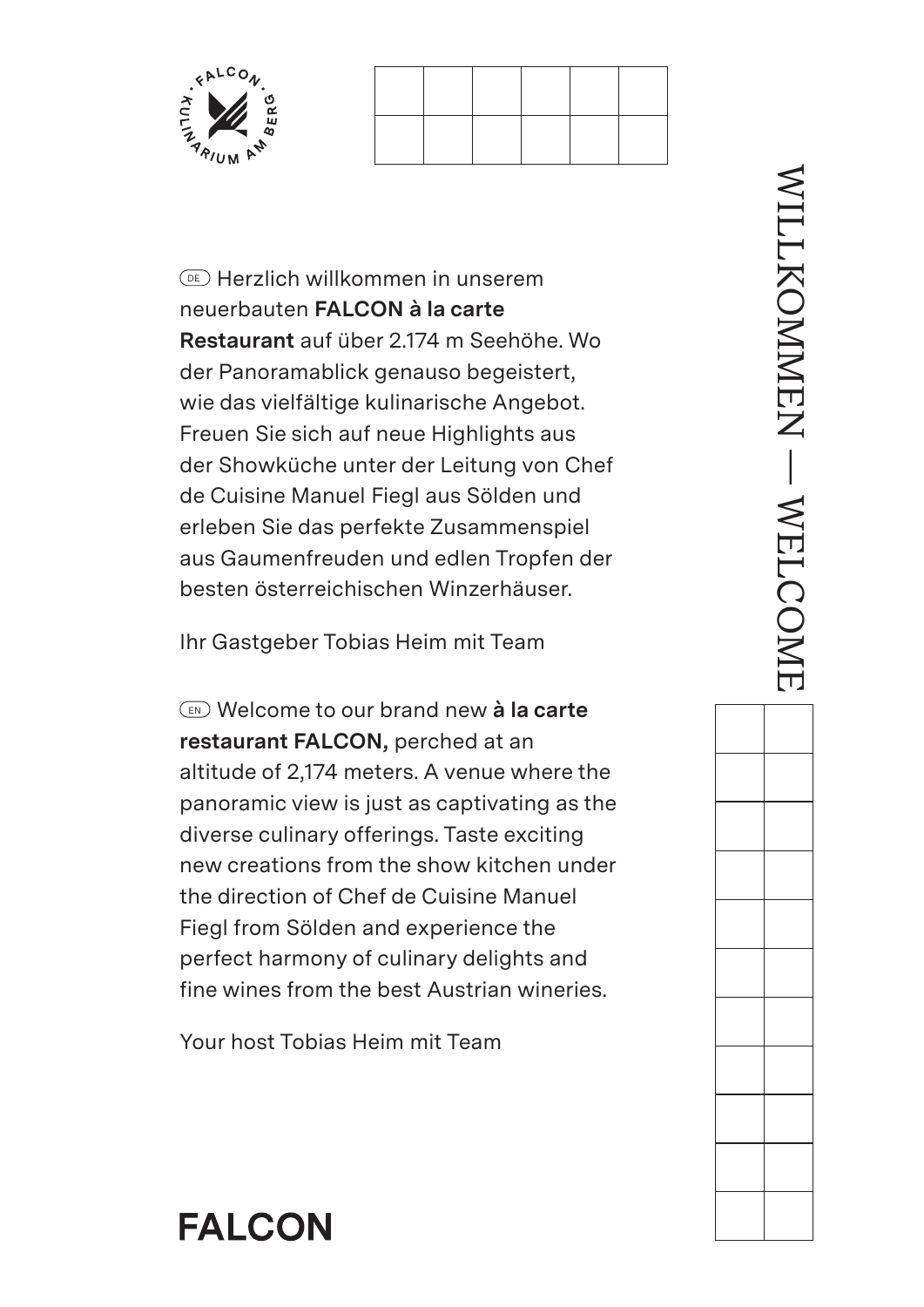

**Lachsforelle Mrak Raimund, Längenfeld** Eingelegter Rettich · Radieschen Erbse · Röstzwiebel A | D | G | M | H | O 17

**Rosa Kalbscarpaccio** Süsskartoffel · Karotte Kapern · Gewürz-Champignon G | L | M | O 17

# **Tomate** Topinambur · Basilikum Grillgemüse-Fond  $\bigcirc$  A | C | G | L | O

**FALCON** 

15

DE) (EN

**Salmon trout Mrak Raimund, Längenfeld** pickled radish · radishes peas · fried onion A | D | G | M | H | O 17

**Pink veal carpaccio** sweet potato · carrot caper · spiced champignon G | L | M | O 17

**Tomato**

Jerusalem artichoke · basil grilled vegetable fond  $\bigcirc$  A | C | G | L | O 15

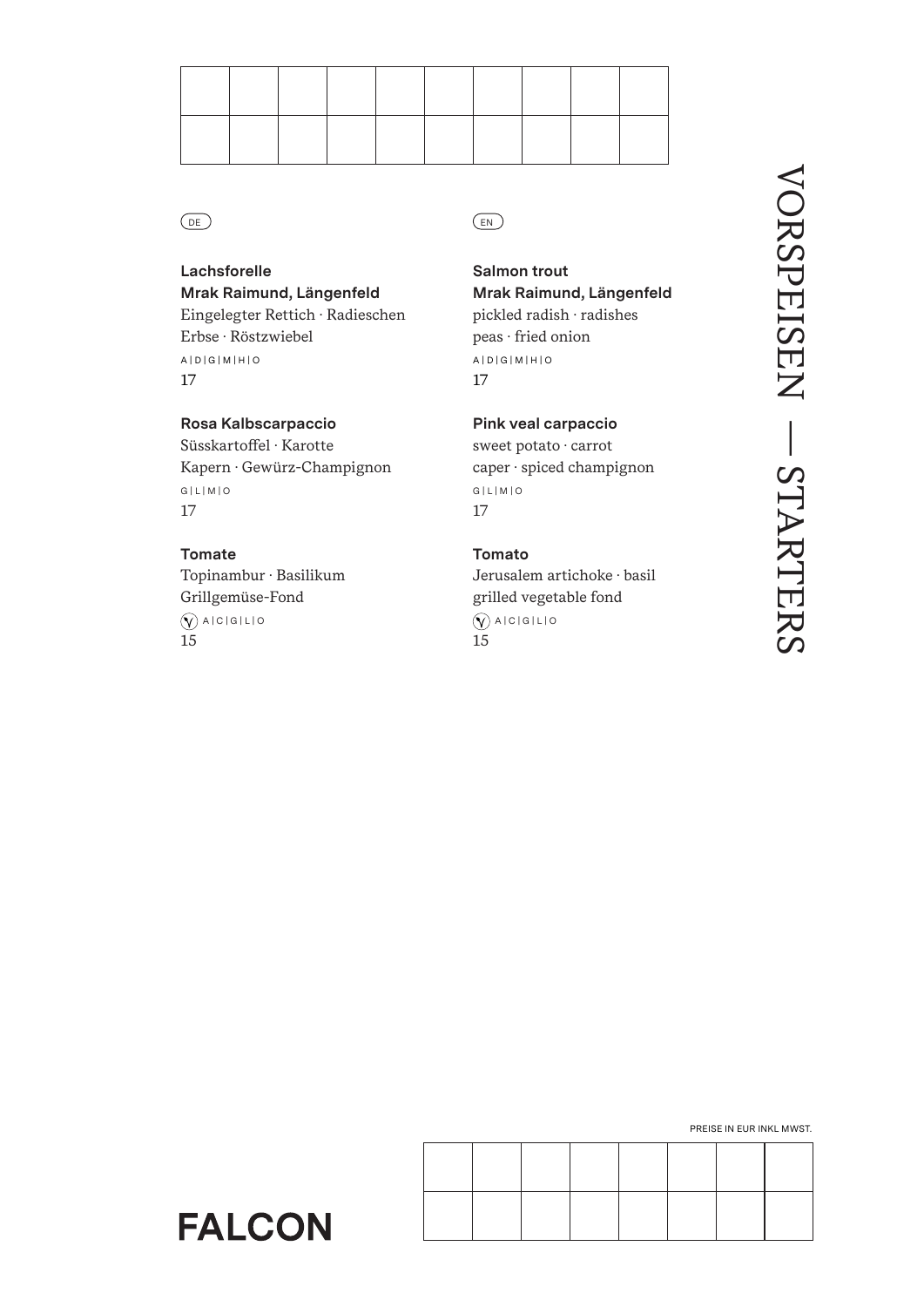

**Weiße Auberginensuppe Regionaler Schafskäse Leo Larcher, Roppen** Spinat A | C | G | L | O 9

**Klare Rindsuppe** Kaspressknödel · gekochtes Rindfleisch · Wurzelgemüse A | C | G | L | M | O 9

**Fischsuppe** Heimische Fische · Safran Wurzelgemüse · Tomate B | D | L | O | B 18

**FALCON** 

# DE) (EN

**White eggplant soup local feta cheese Leo Larcher, Roppen** spinach A | C | G | L | O 9

**Clear beef soup** cheese dumpling · boiled beef root vegetables A | C | G | L | M | O 9

**Fish soup** local fish · saffron root vegetables · tomato B | D | L | O | B 18

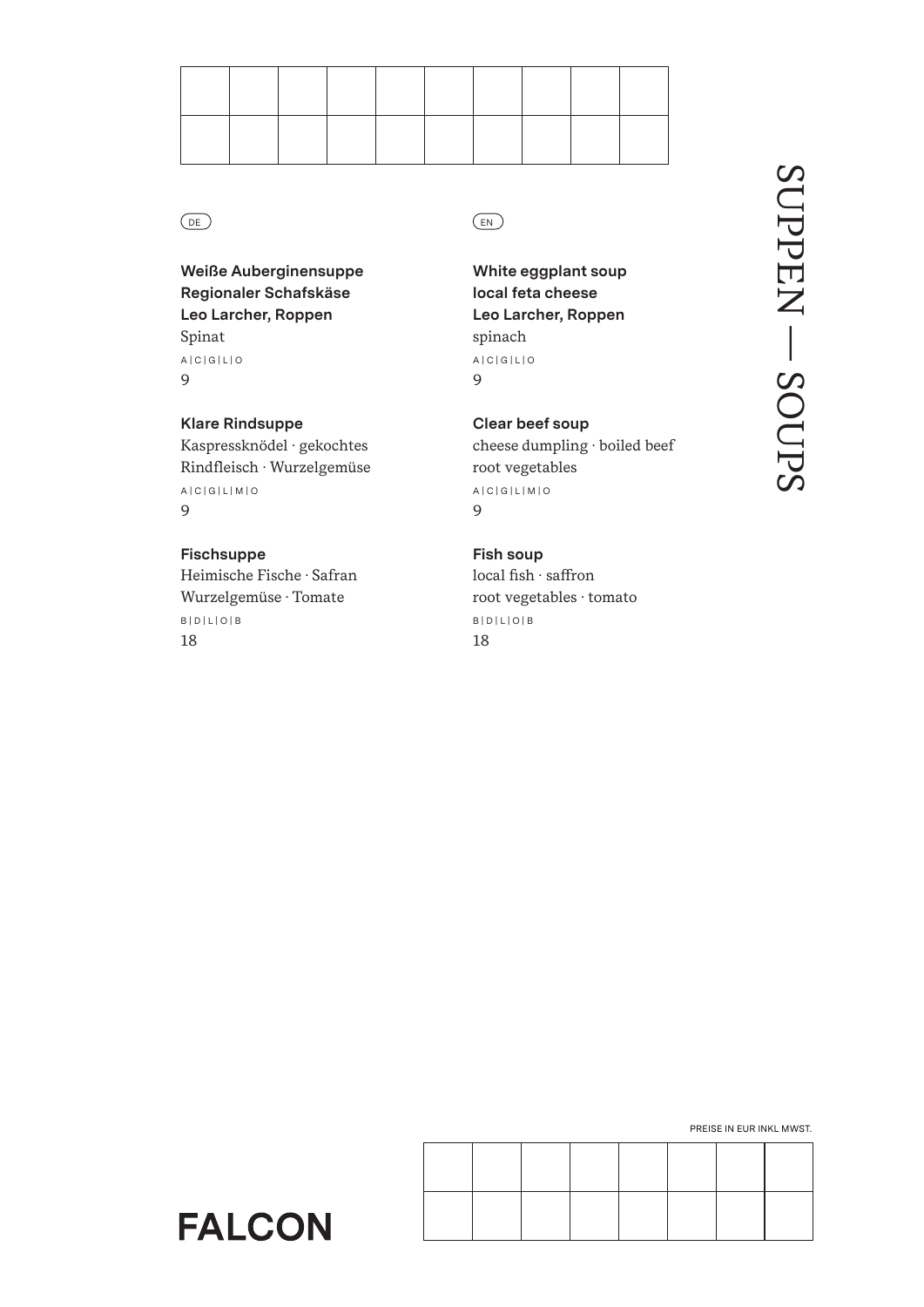

# DE **KÜCHENCHEF MANUEL FIEGL EMPFIEHLT.**

Kulinarische Highlights und Spezialitäten, wie regionale Steaks aus dem restauranteigenen Reifeschrank gegrillt auf dem Big Green Egg®.

# EN **RECOMMENDED BY CHEF DE CUISINE MANUEL**

**FIEGL**. Culinary highlights and specialities, such as local steaks from the restaurant's own dry ageing cabinet grilled on the Big Green Egg™.



# **Paillard vom Dry Aged Rind aus Österreich**

Rucola · Parmesan · Junglauchrisotto · roter Zwiebel G | L | M | O 37

# **Dry Aged Rib Eye Steak 600+ Rindfleisch aus Österreich Für 2 Personen**

Süßkartoffel-Pommes Marktgemüse · Dips G | L | M | O 88

# **Dry Aged Rumpsteak 240+ Rindfleisch aus Österreich** Süßkartoffel-Pommes Marktgemüse · Dips G | L | M | O

42

# **Paillard of dry aged beef from Austria**

rocket · parmesan · spring onion risotto · red onion G | L | M | O 37

# **Dry aged rib eye steak 600+ beef from Austria for 2 persons** sweet potato fries seasonal vegetables · dips G | L | M | O 88

# **Dry aged rump steak 240+ beef from Austria**

sweet potato fries seasonal vegetables · dips G | L | M | O 42

PREISE IN EUR INKL MWST.

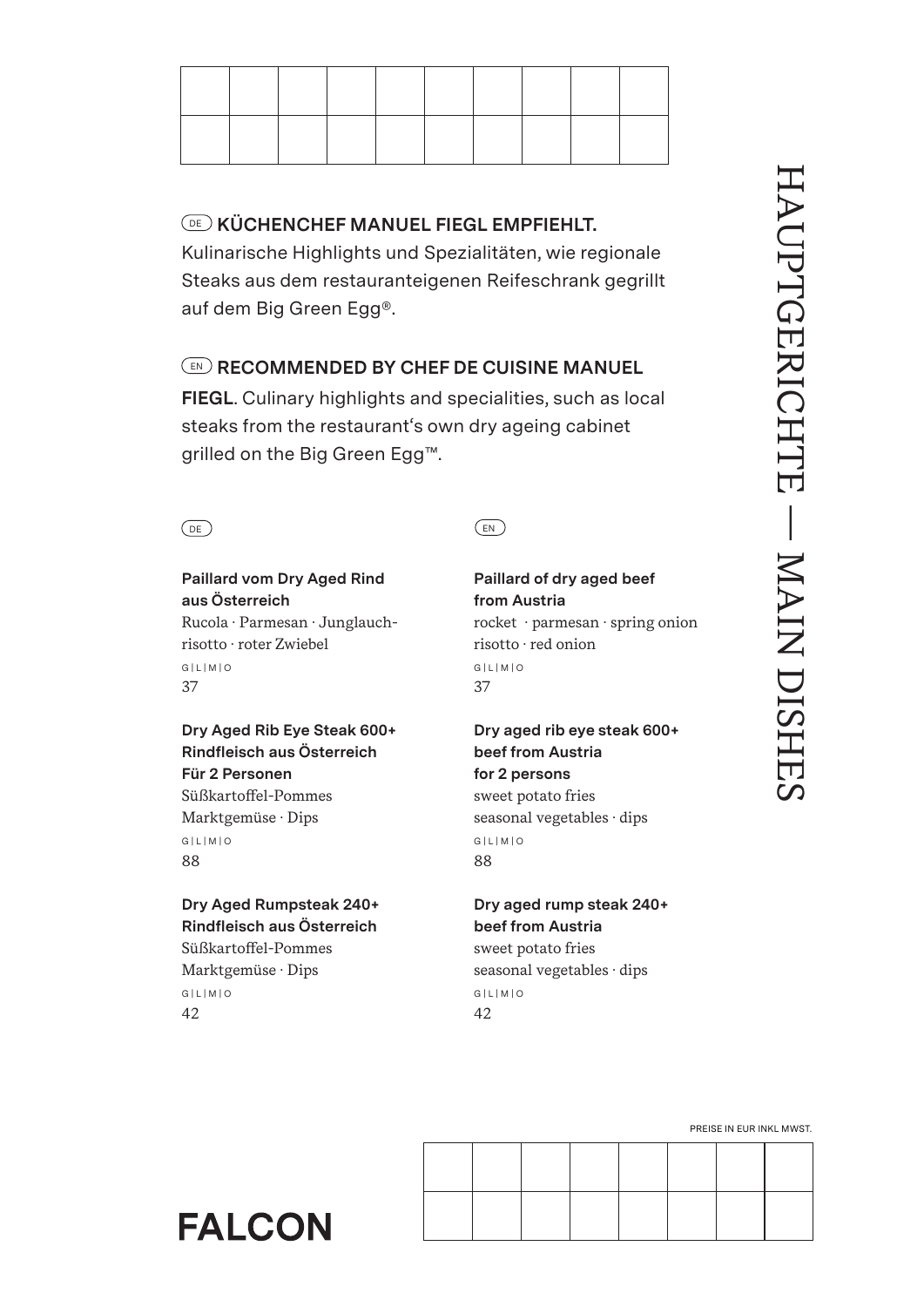

**Lammrücken Arno Gstrein, Sölden** Konfiertes Lamm · Bergkäseflan C | G | L | M | O 38

**Saiblingsfilet Mrak Raimund, Längenfeld** Schwarzer Reis · Erbse Minestrone-Fond · Grammeln A | C | D | G | L | O 25

**Wiener Schnitzel Kalbfleisch aus Österreich** Petersilienkartoffeln Preiselbeeren A | C | G | O 29

# DE) (EN

**Saddle of lamb Arno Gstrein, Sölden** lamb confit · mountain cheese flan C | G | L | M | O 38

**Char filet Mrak Raimund, Längenfeld** black rice · peas minestrone fond · greaves A | C | D | G | L | O 25

**Wiener Schnitzel veal from Austria** parsley potatoes lingonberries A | C | G | O 29

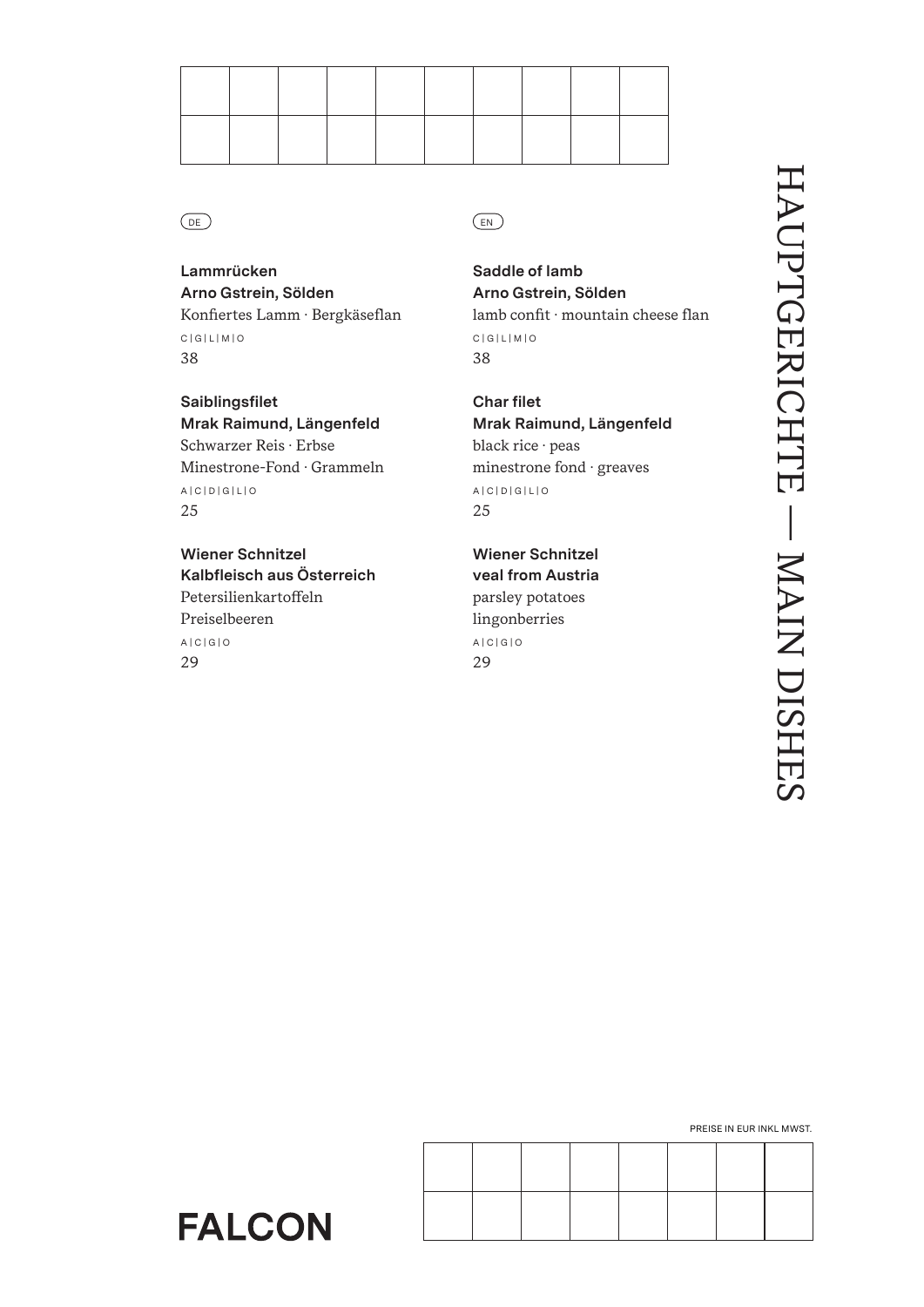

**Pasta** Basilikumtagliatelle · Burrata Tomate · Pinie  $\widehat{N}$  A | C | G | H | L | O 18

**Salbei Gnocchi** Gelbe Paprika · Olive Zucchini · Schafskäse  $\widehat{N}$  A | C | G | H | L | O 18

**Rollgerstenrisotto - wahlweise mit Landhendl oder Lachsforelle** Tomate · Gemüse · Pilze A | G | L | O 21

**Bowl - wahlweise mit Landhendl oder Lachsforelle** Brokkoli · Buchweizen · Kürbispüree · Tomate · Pflücksalat Rohne · Mais Chip A | D | G | E | F | H | L | M | N 21

**Pasta** basil tagliatelle · Burrata tomato · pine nut

 $\widehat{N}$  A | C | G | H | L | O 18

**Sage gnocchi** yellow bell pepper · olive zucchini · feta cheese  $\widehat{N}$  A | C | G | H | L | O 18

**Barley risotto - optionally with chicken or salmon trout** tomato · vegetables · mushrooms A | G | L | O 21

**Bowl - optionally with chicken or salmon trout** broccoli · buckwheat · pumpkin puree · tomato · lettuce beetroot · corn chip A | D | G | E | F | H | L | M | N 21

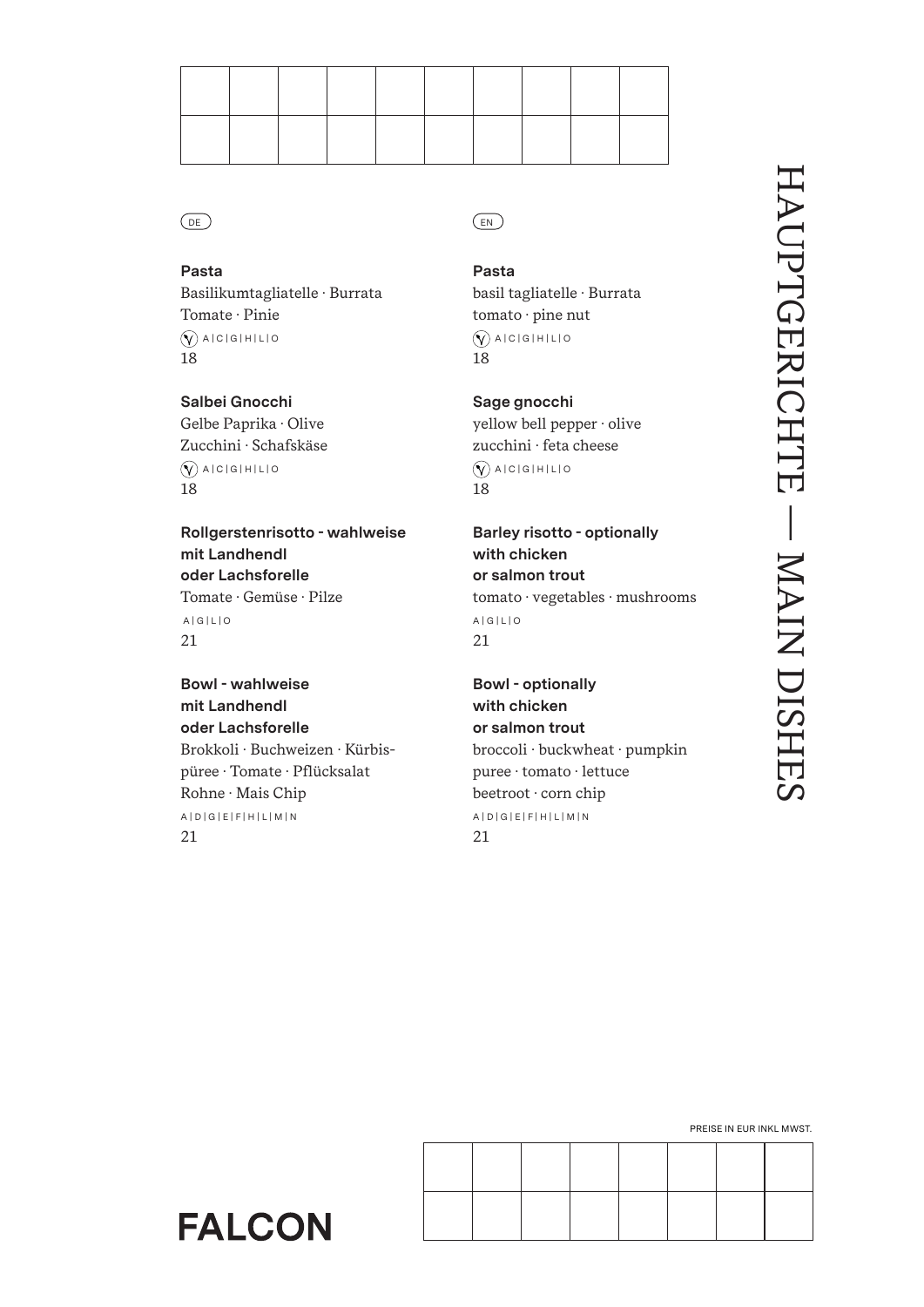

# **Südtiroler Morgenduft Apfel**

Quitte · Kürbiskerne Schüttelbrotpraline Kürbiskernöl-Eis  $\left(\widehat{\mathsf{Y}}\right)$  A | C | G | H | O 10

# **FALCON Torte** Schokolade · Karamell Ribisel · Biskuit  $\bigcirc$  A | C | G | H 8

# **Kaiserschmarren**

Apfelmus · Preiselbeeren  $\bigcirc$  A | C | G | H 15

# **Apfelstrudel**

| vom Haiminger Apfel  | 6 |
|----------------------|---|
| mit Schlagsahne      | 7 |
| mit Vanillesauce     | 8 |
| mit Karamelleis      | 8 |
| $\bigcirc$ A   C   G |   |

# **Southtyrolean Boskop apple**

quince · pumpkin seeds · Southtyrolean bread praline · pumkin seed oil ice cream  $\left(\widehat{\mathsf{Y}}\right)$  a | c | g | h | o 10

# **FALCON cake**

chocolate · caramel currant · biscuit  $\bigcirc$  A | C | G | H 8

# **Kaiserschmarren**

applesauce · lingonberries  $\bigcirc$  A | C | G | H 15

# **Apple studel with local apples**

| from Haiming           | հ        |
|------------------------|----------|
| with whipped cream     | $\prime$ |
| with vanilla sauce     | Ջ        |
| with caramel ice cream | Ջ        |
| $(\sqrt{})$ A $ c $ G  |          |



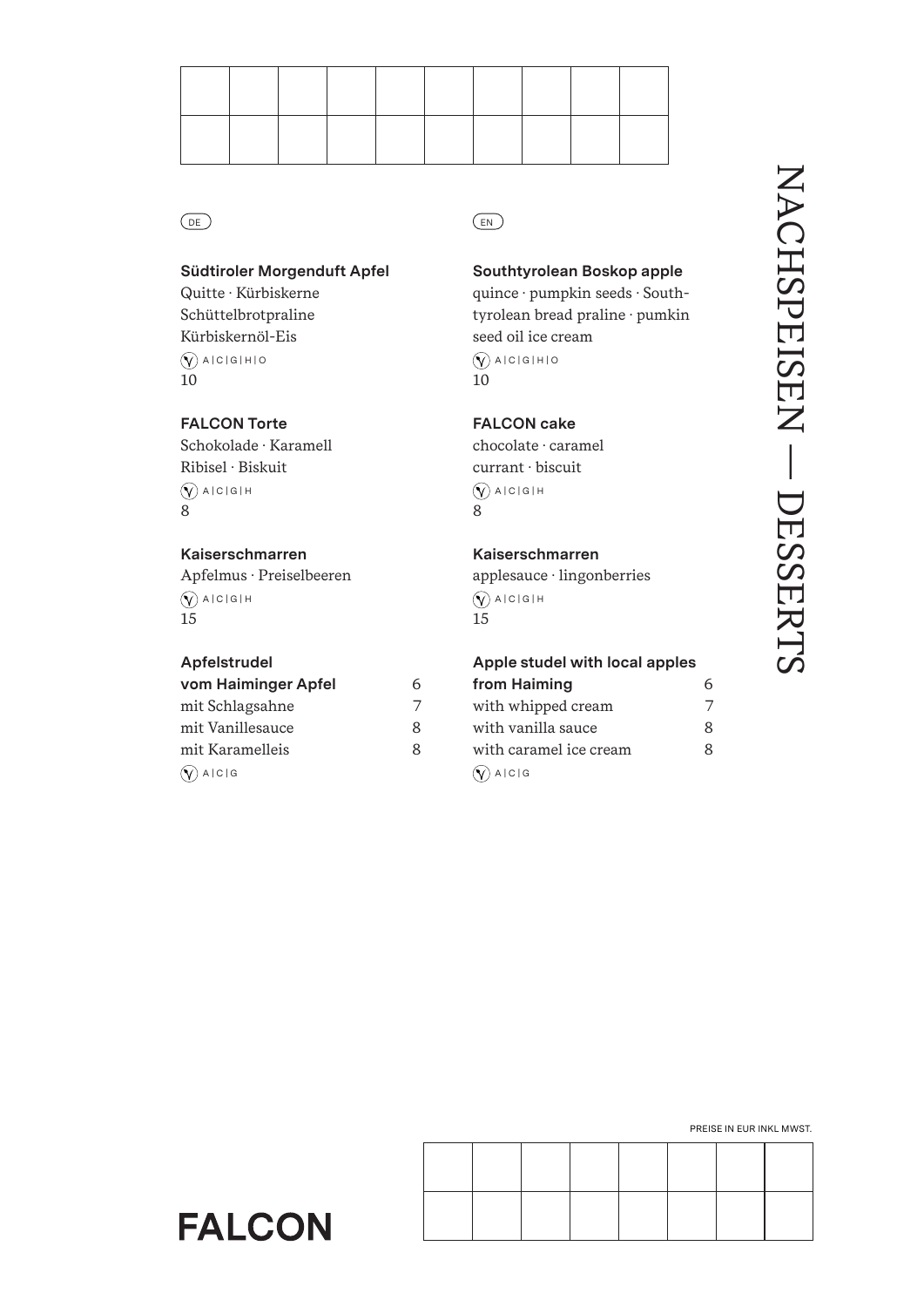

# **Coupe Dänemark**

Vanilleeis · Schokoladensauce Schlagsahne

 $\bigcirc$  A | C | G | H 9

# **Gerührter Eiscafe**

Vanilleeis · Espresso Schlagsahne  $\bigcirc$ A | C | G | H 9

# **Heiße Liebe**

Vanilleeis · Himbeeren Schlagsahne  $\bigcirc$  A | C | G | H 9,50

**FALCON** 

# **Bananensplit**

Vanilleeis · Schokoladeneis Bananen · Mandeln · Schlagsahne  $\bigcirc$  A | C | G | H 9,50

# **Coupe Denmark**

vanilla ice cream · chocolate sauce whipped cream  $\bigotimes$  A | C | G | H

9

**Stirred iced coffee**

vanilla ice cream · espresso whipped cream  $\bigcirc$ A | C | G | H 9

# **'Heiße Liebe'**

vanilla ice cream · raspberries whipped cream  $\bigcirc$  alcigih 9,50

# **Banana split**

vanilla and chocolate ice cream bananas · almonds · whipped cream  $\bigcirc$  A | C | G | H 9,50

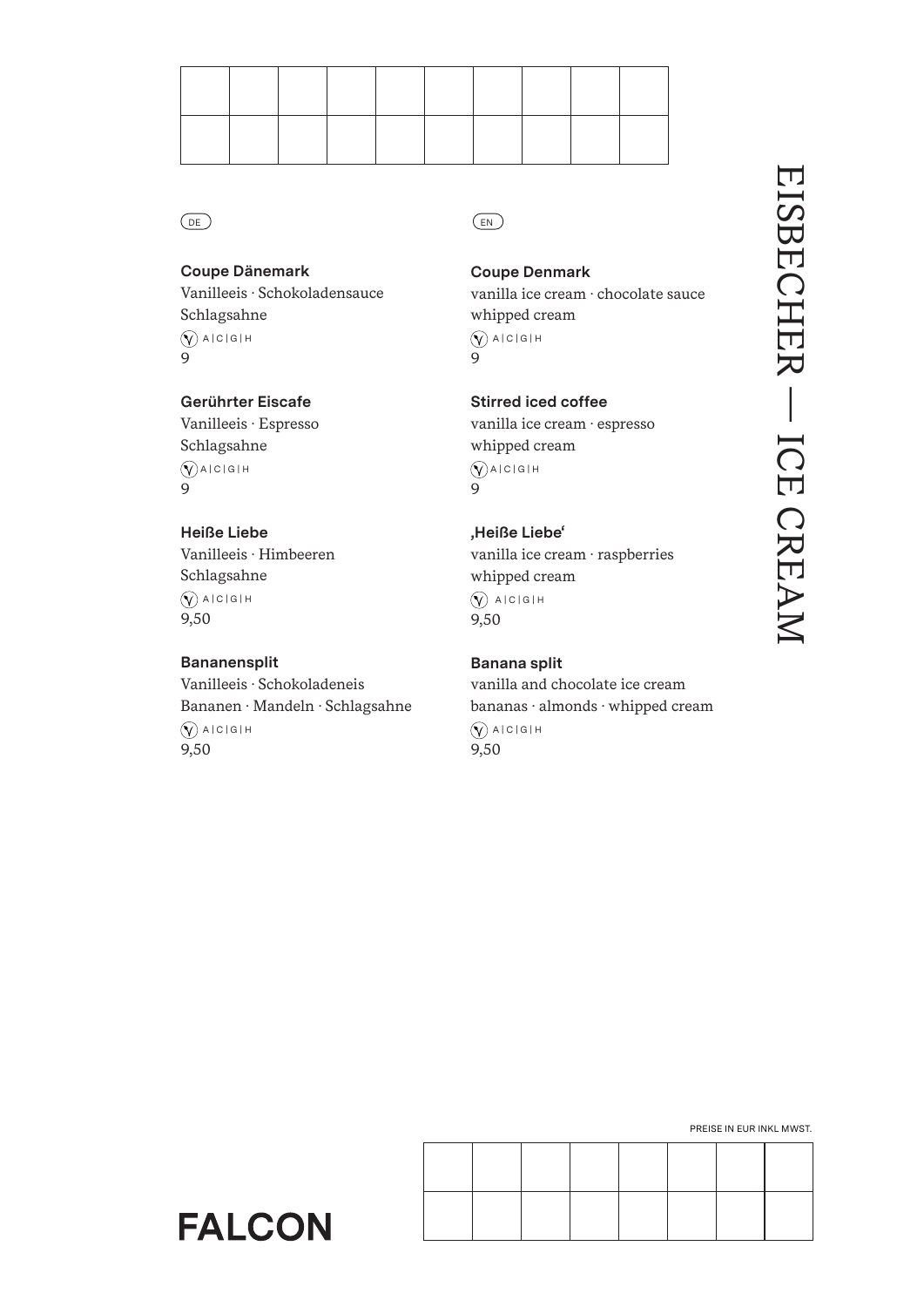

# **HERKUNFT / ORIGIN**

**Lammfleisch / lamb** Arno Gstrein, Sölden / Ötztal

**Fisch / fish** Mrak Raimund, Längenfeld / Ötztal

**Apfel / apple** Wammes Rudi, Haiming / Inntal

**Schafskäse / feta cheese** Leo Larcher, Roppen / Inntal

**Geflügel / poultry** Geflügelhof Huber, Pfaffstätt / Salzburg

**Rindfleisch / beef Kalbfleisch / veal** Handlbauer, Wels / Oberösterreich

**FALCON** 

# **ALLERGENE / ALLERGENS**

A | GLUTEN / GLUTEN B | KREBSTIERE / CRUSTACEANS C | EIER VON GEFLÜGEL / POULTRY EGGS D | FISCH / FISH E | ERDNÜSSE / PEANUTS F | SOJABOHNEN / SOYBEANS G | MILCH VON SÄUGETIEREN / MILK FROM MAMMALS H | SCHALENFRÜCHTE / NUTS L | SELLERIE / CELERY M | SENF / MUSTARD N | SESAMSAMEN / SESAME SEEDS O | SCHWEFELOXID & SULFITE / SULFUR OXIDE & SULFITES P | LUPINEN / LUPINS R | WEICHTIERE / MOLLUSCS

 $\widehat{V}$  VEGETARISCH / VEGETERIAN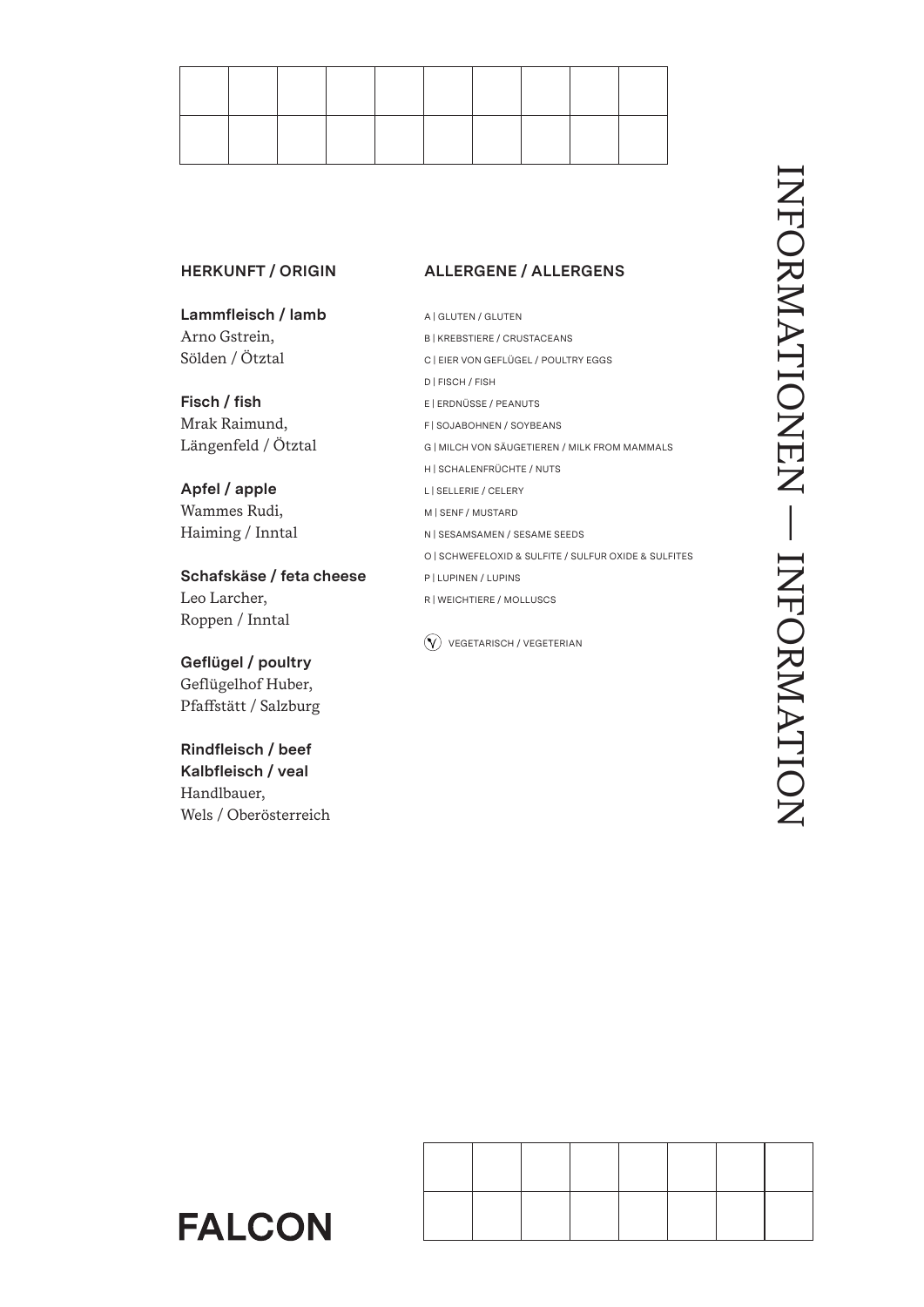

**Wasser** Mineralwasser prickelnd oder still  $0,331/3,40 - 0,751/6,20$ 

**Fruchtsäfte** Apfel · Orange · Johannisbeere Marille 0,20l / 3,80

**Gespritzt** Fruchtsäfte gespritzt Leitungswasser oder Soda  $0,301/4,10 - 0,501/5,50$ 

**Red Bull** Energy Drink · Sugarfree Red Edition · Summer Edition 0,25l / 4,90

# **Red Bull Organics**

Simply Cola · Bitter Lemon Ginger Ale · Tonic Water Viva Mate · Black Orange Purple Berry · Ginger Beer 0,25l / 4,90

# **Softdrinks**

Coca-Cola · Coca-Cola Zero Fanta · Sprite · Spezi · Almdudler  $0,30$ l /  $4,10 - 0,40$ l /  $5,30$ 

Eistee Pfirsich · Eistee Zitrone 0,25l / 4,10

**Water** mineral water

sparkling or still  $0,331 / 3,40 - 0,751 / 6,20$ 

**Fruit juices** apple · orange · black currant apricot 0,20l / 3,80

# **Mixed**

fruit juices mixed with tap water or soda  $0,301 / 4,10 - 0,501 / 5,50$ 

# **Red Bull**

Energy Drink · Sugarfree Red Edition · Summer Edition 0,25l / 4,90

# **Red Bull Organics**

Simply Cola · Bitter Lemon Ginger Ale · Tonic Water Viva Mate · Black Orange Purple Berry · Ginger Beer 0,25l / 4,90

# **Softdrinks**

Coca-Cola · Coca-Cola Zero Fanta · Sprite · Spezi · Almdudler  $0,301/4,10 - 0,401/5,30$ 

Ice tea peach · Ice tea lemon 0,25l / 4,10

PREISE IN EUR INKL MWST.

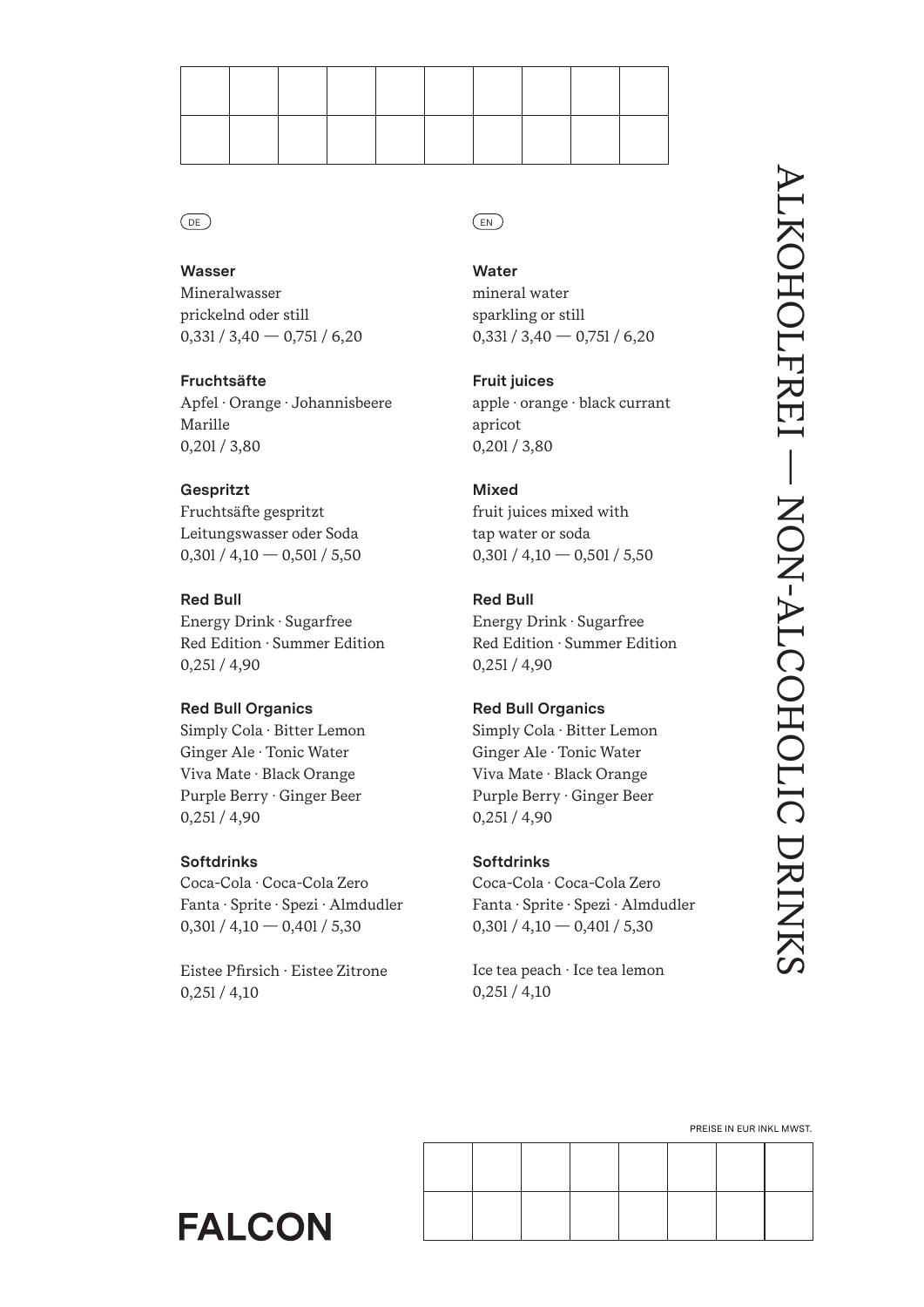$(GLAS 0,1L)$ 

| Brut Rosé                            | 8            |
|--------------------------------------|--------------|
|                                      |              |
|                                      | 22           |
|                                      |              |
| Riesling Zöbinger Heiligenstein Lyra | 14           |
| Sauvignon Blanc Passion              | 8            |
| Chardonnay                           | 5            |
| Grüner Veltliner Fass 4              | 6            |
|                                      | 4,70         |
|                                      |              |
| Rosé·zw                              | 5            |
|                                      |              |
| Zweigelt Alte Reben                  | 6            |
| Blaufränkisch Ried Ruster Umriss     | 5            |
| Opus Eximium No 30 · BF, SL, ZW      | 8            |
|                                      |              |
| Ruster Ausbruch Pinot Cuvée          | 7            |
|                                      |              |
|                                      | Brut Réserve |

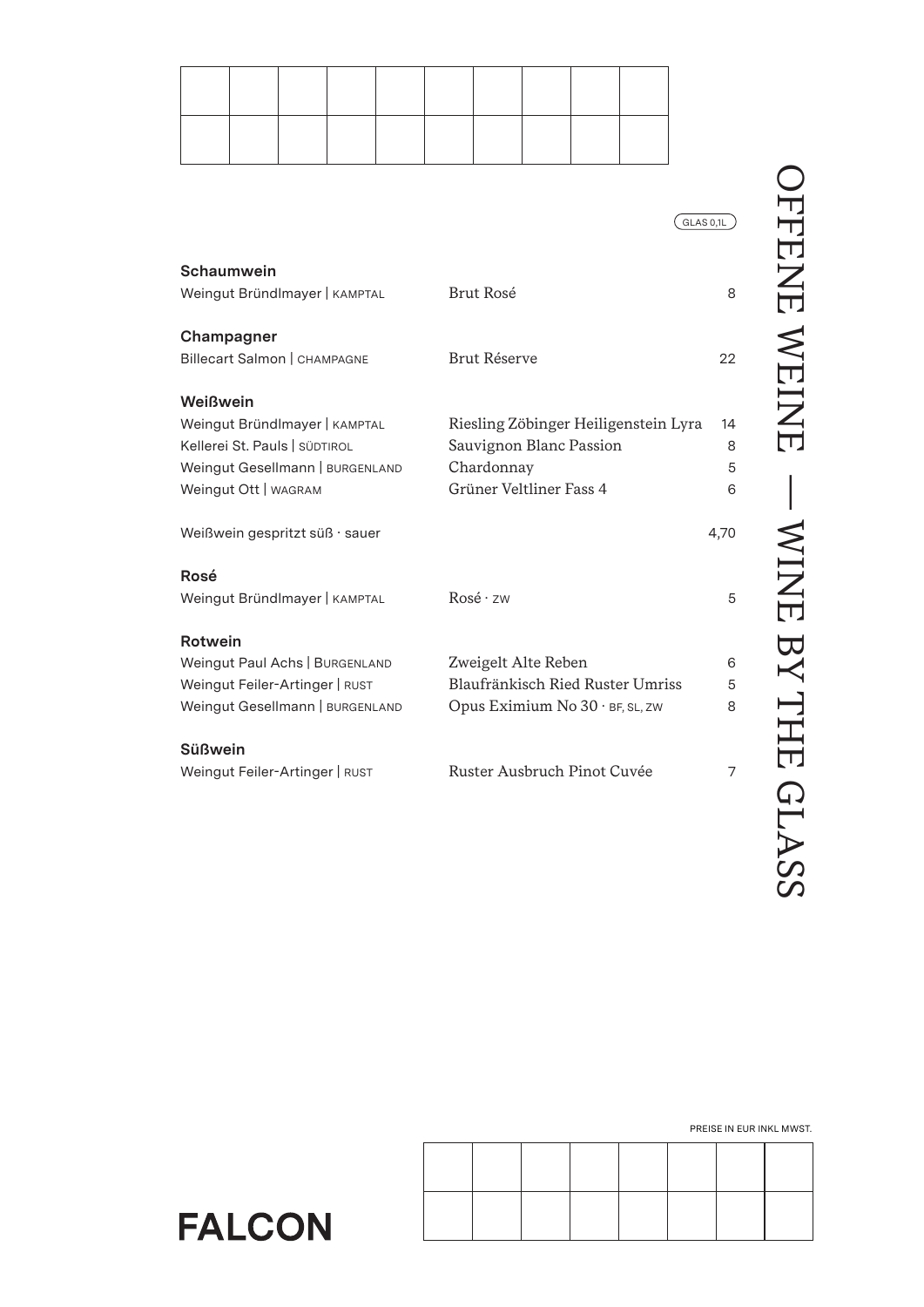**Bier vom Fass** Stiegl Spezial Bier  $0,301/4,70 - 0,501/6,00$ 

Zitronenradler naturtrüb  $0,301 / 4,70 - 0,501 / 6,00$ 

Weißbier naturtrüb hell 0,30l / 4,80 — 0,50l / 6,20

Weizen-Cola · Weizen-Sprite 0,50l / 6,20

**Flaschenbier aus Sölden** Sölsch - lokales Craft-Bier 0,33l / 5,80

**Flaschenbier** Weißbier alkoholfrei hell 0,50l / 5,70

Weißbier dunkel 0,50l / 6,20

# DE) (EN

**Draft beer** Stiegl special beer  $0,301 / 4,70 - 0,501 / 6,00$ 

Lemon shandy naturally cloudy  $0,301/4,70 - 0,501/6,00$ 

Wheat beer naturally cloudy 0,30l / 4,80 — 0,50l / 6,20

Wheat beer with Coke · Sprite 0,50l / 6,20

**Bottled beer from Sölden** Sölsch - local craft beer 0,33l / 5,80

**Bottled beer** Wheat beer non-alcoholic light 0,50l / 5,70

Wheat beer dark 0,50l / 6,20

PREISE IN EUR INKL MWST.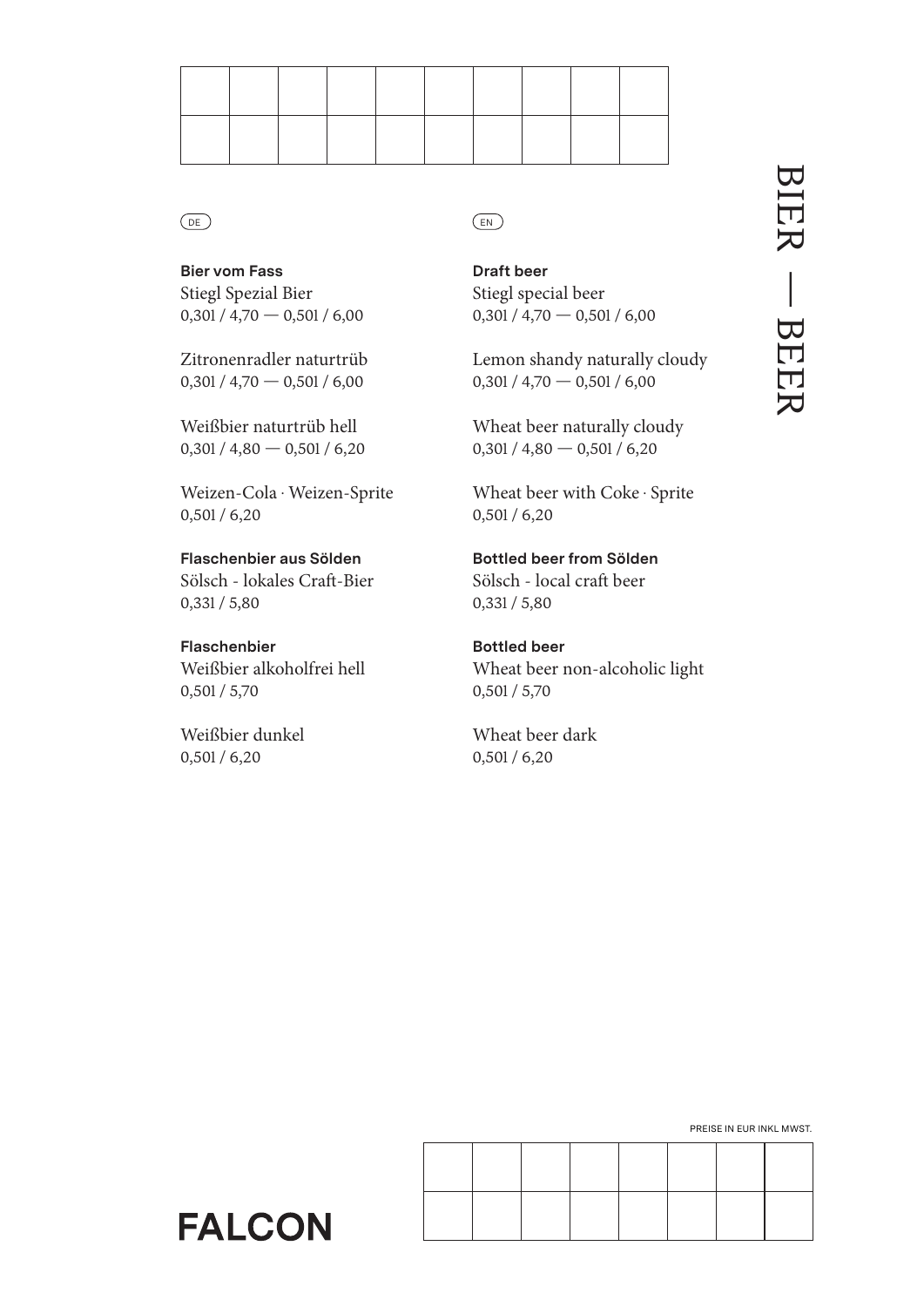| Hugo Spritz    | 7,20 |
|----------------|------|
| Aperol Spritz  | 7.90 |
| Campari Soda   | 6,30 |
| Campari Orange | 8    |
|                |      |

# **Pink Tonic (alkoholfrei)**

Grapefruitsaft · Fever Tree Indian Tonic Water · Grapefruit · Rosmarin 7,50

**Negroni** · Hendrick's Gin Campari · Martini Rosso · Orange 11

**Espresso Martini** · Grey Goose Kahlúa · Espresso · Agavendicksaft 12

# **Unser Tipp: The Illusionist Gin**

Fever Tree Mediterranean Tonic Water · Rosmarin · Orange 15

# **Bombay Sapphire Gin** · Fever

Tree Indian Tonic Water · Limette 10,40

**Hendrick's Gin** · Fever Tree Indian Tonic Water · Gurke 10,80

| Martini Bianco | 4cl / 4,30 |
|----------------|------------|
| Campari        | 4cl / 4,50 |
| Ramazzotti     | 2cl / 3,10 |
| Jägermeister   | 2cl / 3,60 |
| <b>Baileys</b> | 2cl / 3,50 |
| Amaretto       | 2cl / 2,90 |
|                |            |

# DE) (EN

| Hugo Spritz    | 7,20 |
|----------------|------|
| Aperol Spritz  | 7.90 |
| Campari Soda   | 6,30 |
| Campari Orange | 8    |

**Pink Tonic (non-alcoholic)**

grapefruit juice · Fever Tree Indian Tonic Water · grapefruit · rosemary 7,50

**Negroni** · Hendrick's Gin Campari · Martini Rosso · orange 11

**Espresso Martini** · Grey Goose Kahlúa · espresso · agave syrup 12

# **Recommended: The Illusionist**

**Gin** · Fever Tree Mediterranean Tonic Water · rosemary · orange 15

# **Bombay Sapphire Gin** · Fever Tree Indian Tonic Water · lime

10,40

**Hendrick's Gin** · Fever Tree Indian Tonic Water · cucumber 10,80

| Martini Bianco | 4cl / 4,30 |
|----------------|------------|
| Campari        | 4cl / 4,50 |
| Ramazzotti     | 2cl / 3,10 |
| Jägermeister   | 2cl / 3,60 |
| <b>Baileys</b> | 2cl / 3,50 |
| Amaretto       | 2cl / 2,90 |

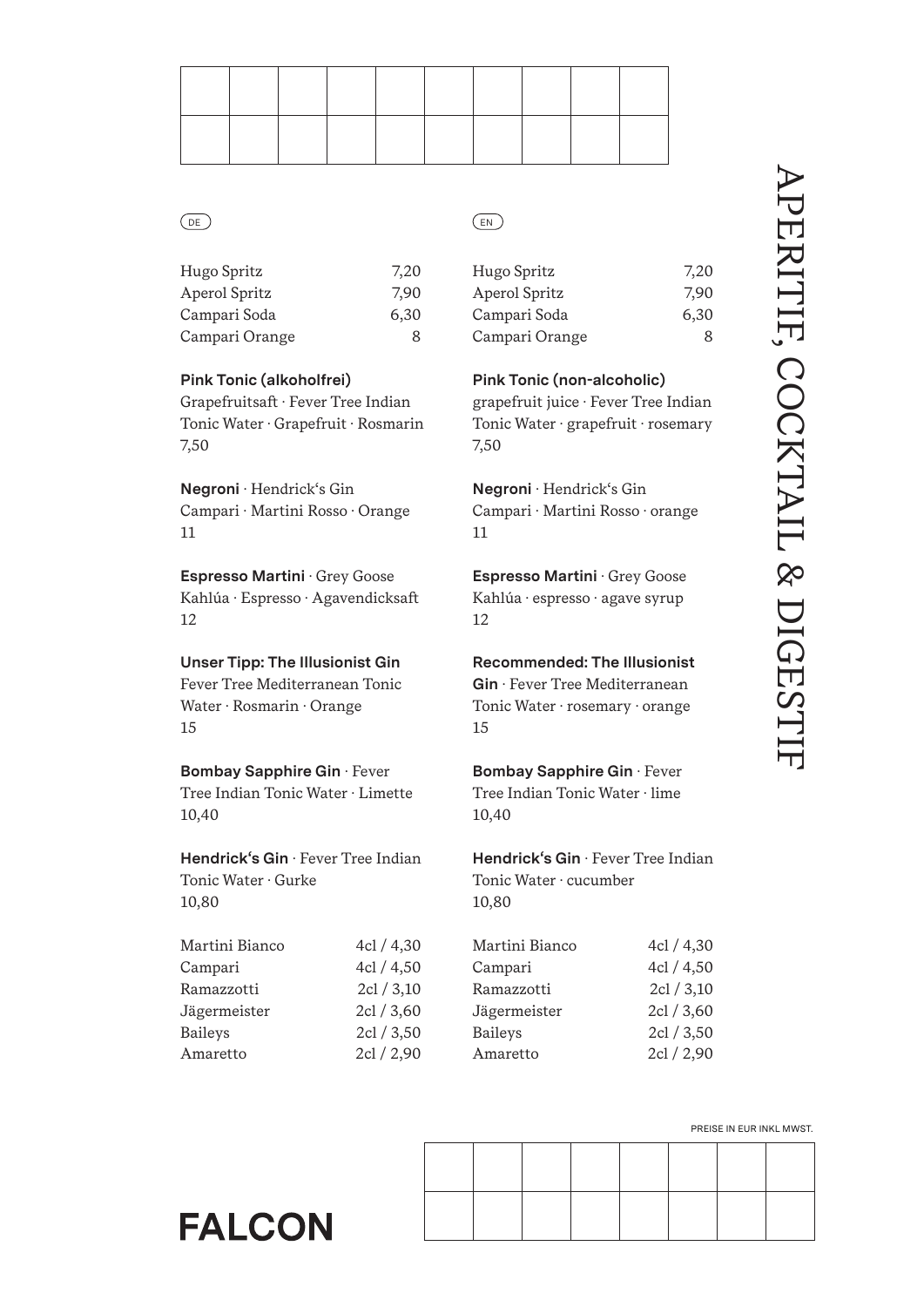**Red Bull Signature Drinks** 9,80

**Orange Spritz** · Prosecco · Aperol Organics Black Orange · Orange

**Limoncello Spritz** · Prosecco Limoncello · Organics Bitter Lemon · Limette

**Very Berry** · Lillet · Organics Purple Berry · Beeren

**FALCON Mule** · Vodka · Organics Ginger Beer · Limette · Gurke

**Summer Secco** · Prosecco · Red Bull Summer Edition · Zitrone

# **Rum**

Bacardi White 4cl / 5,90 Ron Zacapa , 23 anos' 2cl / 6,60 Inländer 60% 2cl / 2,70

# **Wodka**

| Eristoff   | 2cl / 3,10 |
|------------|------------|
| Grey Goose | 2cl / 3.70 |
| Belvedere  | 2cl / 4,10 |

# **Cognac**

| Rémy Martin V.S.O.P. | 2cl / 5,30 |
|----------------------|------------|
| Martell V.S.O.P.     | 2cl / 8,10 |

# **Whiskys**

| Jack Daniel's                    | 4cl / 6,10  |
|----------------------------------|-------------|
| Chivas Regal, 12 years'          | 4cl / 6,90  |
| <b>Ballantines</b>               | 4cl / 6,90  |
| Knob Creek, 9 years <sup>*</sup> | 4cl / 9,20  |
| Johnnie Walker Red               | 4cl / 9,20  |
| Johnnie Walker Black             | 4cl / 10,20 |

**FALCON** 

**Red Bull Signature Drinks** 9,80

**Orange Spritz** · Prosecco · Aperol Organics Black Orange · orange

**Limoncello Spritz** · Prosecco Limoncello · Organics Bitter Lemon · lime

**Very Berry** · Lillet · Organics Purple Berry · berries

**FALCON Mule** · Vodka · Organics Ginger Beer · lime · cucumber

**Summer Secco** · Prosecco · Red Bull Summer Edition · lemon

# **Rum**

| Bacardi white        | 4cl / 5,90 |
|----------------------|------------|
| Ron Zacapa ,23 anosʻ | 2cl / 6,60 |
| ,Inländer Rum' 60%   | 2cl / 2,70 |

# **Vodka**

| Eristoff   | 2cl / 3,10 |
|------------|------------|
| Grey Goose | 2cl / 3,70 |
| Belvedere  | 2cl / 4,10 |

# **Cognac**

Rémy Martin V.S.O.P. 2cl / 5,30 Martell V.S.O.P. 2cl / 8,10

# **Whiskys**

| Jack Daniel's           | 4cl / 6,10  |
|-------------------------|-------------|
| Chivas Regal, 12 years' | 4cl / 6,90  |
| <b>Ballantines</b>      | 4cl / 6,90  |
| Knob Creek, 9 years'    | 4cl / 9,20  |
| Johnnie Walker Red      | 4cl / 9,20  |
| Johnnie Walker Black    | 4cl / 10,20 |
|                         |             |

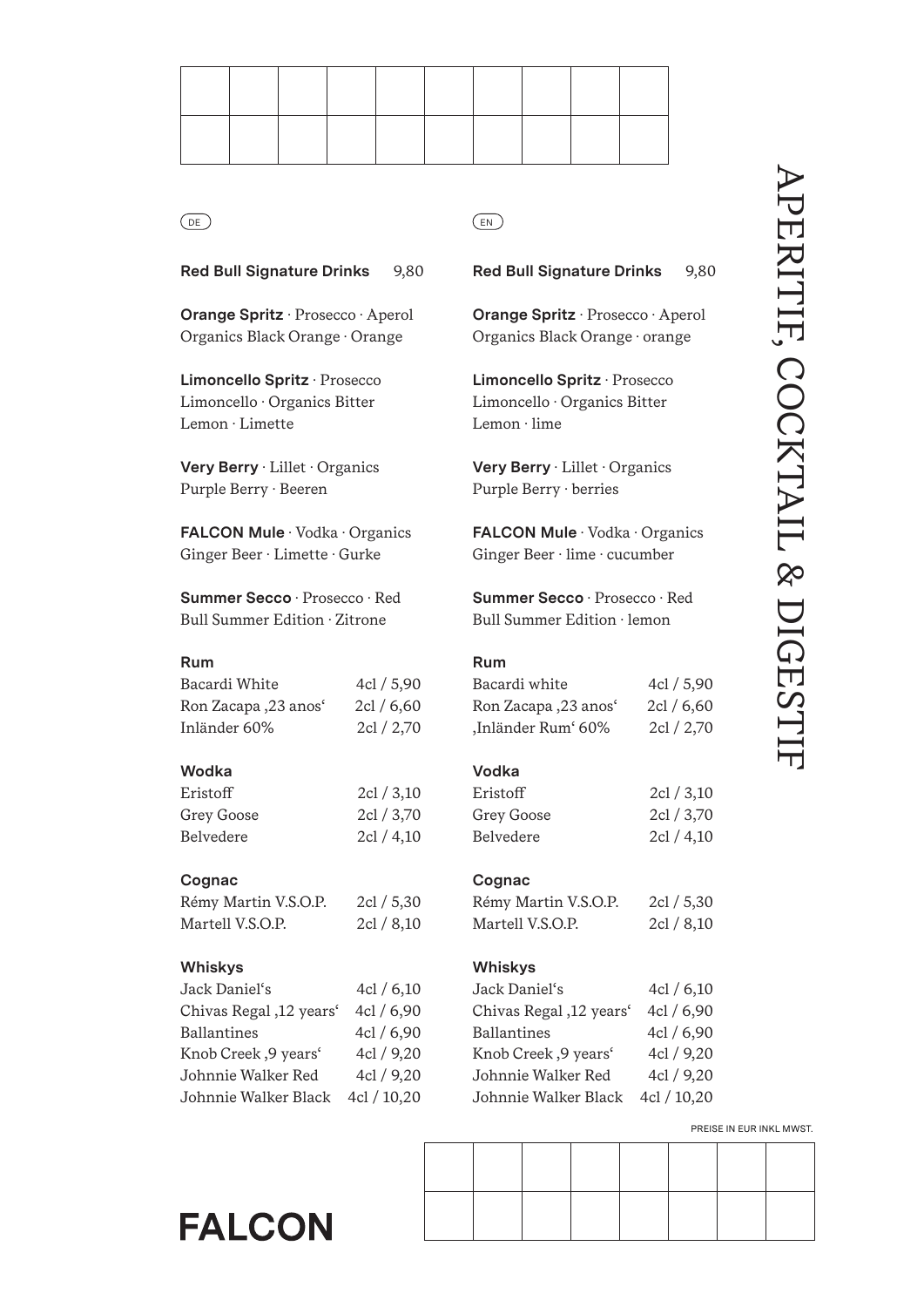| Heiße Schokolade  | 4,00 |
|-------------------|------|
| mit Sahne         | 4.60 |
| mit Rum           | 6,70 |
| mit Sahne und Rum | 7.30 |

# **Kaffee**

| 3,00 |
|------|
| 3.00 |
| 4.80 |
| 3.70 |
| 4,40 |
| 4.70 |
|      |

# **Tee**

Darjeeling · Wildberry · Kräuter Pfefferminze · Grüner Tee · Kamille 3,40

# DE) (EN

| <b>Hot chocolate</b> | 4,00 |
|----------------------|------|
| with whipped cream   | 4,60 |
| with rum             | 6,70 |
| with cream and rum   | 7.30 |
|                      |      |

# **Coffee**

| Espresso           | 3,00 |
|--------------------|------|
| Espresso Macchiato | 3,00 |
| Double Espresso    | 4,80 |
| Cup of coffee      | 3.70 |
| Cappuccino         | 4,40 |
| Latte Macchiato    | 4.70 |

# **Tea**

Darjeeling · Wildberry · Herbal Peppermint · Green tea · Camomile 3,40